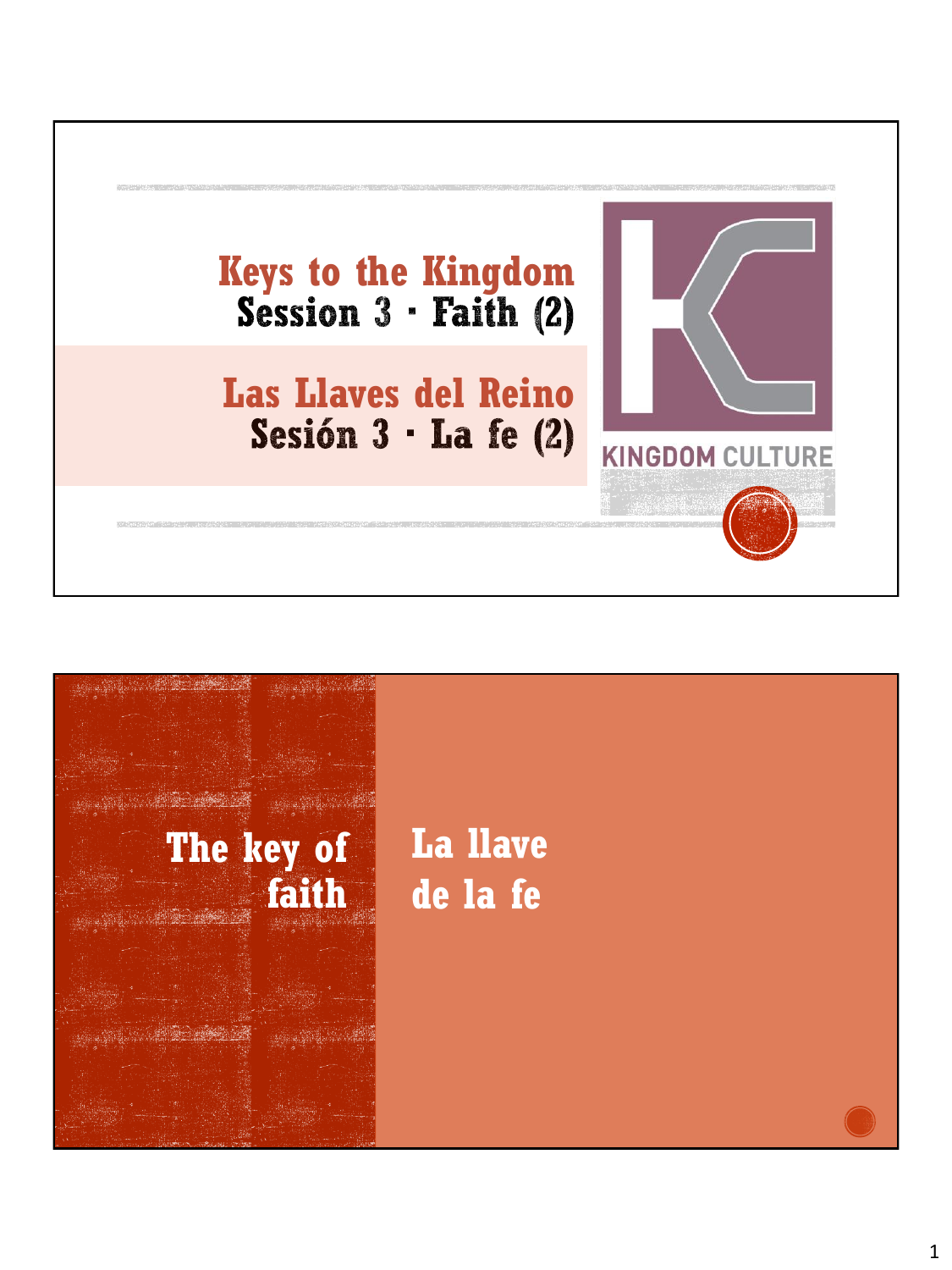

- **Mark 11:23-24**"For assuredly, I say to you, whoever says to this mountain, 'Be removed and be cast into the sea,' and does not doubt in his heart, but believes that those things he says will be done, he will have whatever he says. Therefore, I say to you, whatever things you ask when you pray, believe that you receive them, and you will have them."
- **Marcos 11:23-24**"En verdad les digo que cualquiera que diga a este monte: "Quítate y arrójate al mar", y no dude en su corazón, sino crea que lo que dice va a suceder, le será *concedido*. Por eso les digo que todas las cosas por las que oren y pidan, crean que *ya las* han recibido, y les serán *concedidas*."





- $\bullet$  "doubt" = "diakrino" = "to discern, to judge"
- "judge" prophecy (1 Corinthians 14:29).
- $\bullet$  "dudar" = "diakrino" = "discernir, juzgar"
- "juzgar" profecía (1 Corintios14:29).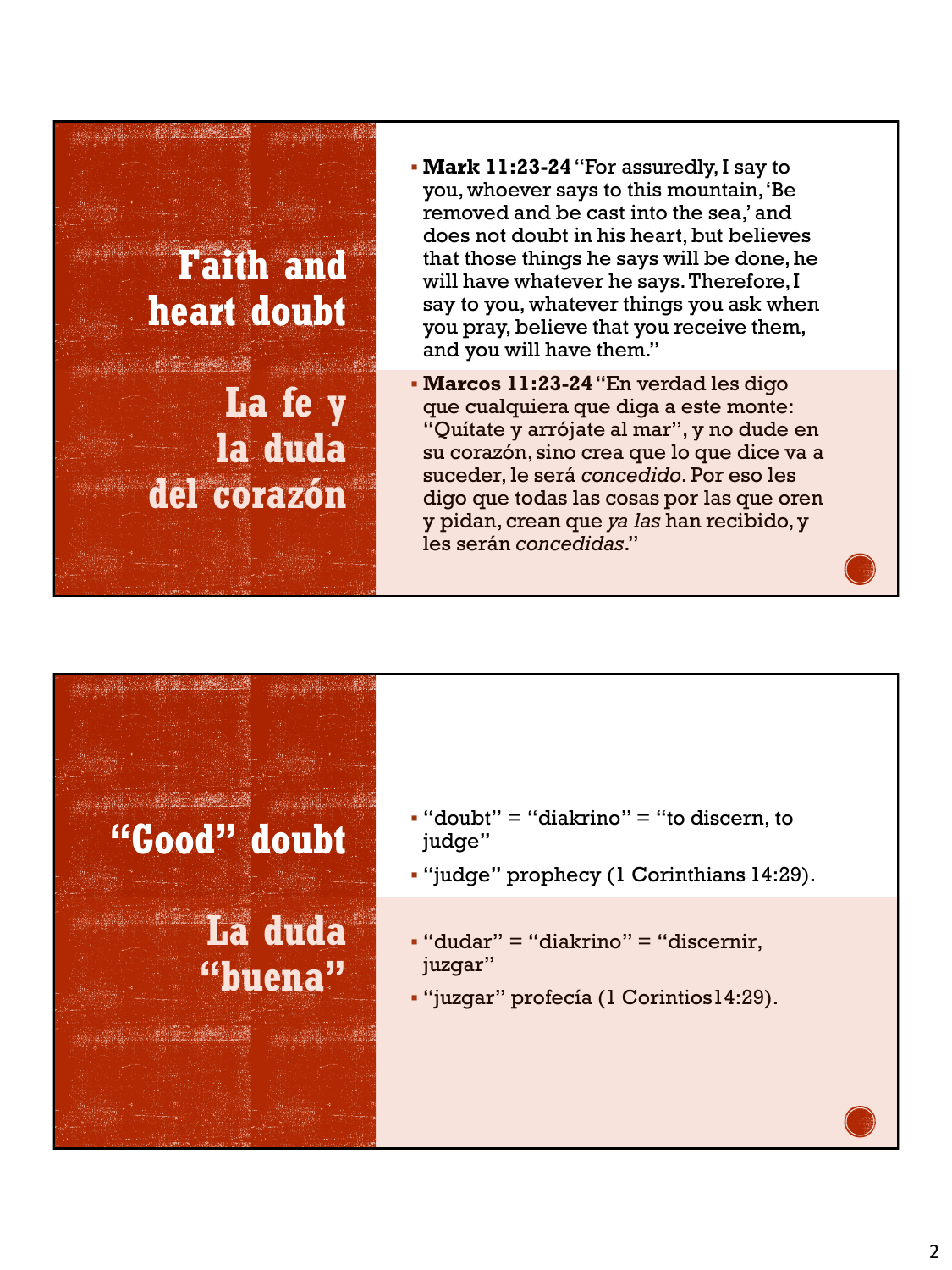**If we deny our heart doubt, we will not pursue full assurance of faith**

**Si ignoramos la duda del corazón, no iremos tras la plena certeza de la fe.**

**Faith and mental doubt**

> **La fe y la duda de la mente**

▪ **Matthew 14:29-32** "So He said, "Come." And when Peter had come down out of the boat, he walked on the water to go to Jesus. But when he saw that the wind was boisterous, he was afraid; and beginning to sink he cried out, saying, "Lord, save me!" …

▪ **Mateo 14:29-32 "**«Ven», le dijo Jesús. Y descendiendo Pedro de la barca, caminó sobre las aguas, y fue hacia Jesús. Pero viendo la fuerza del viento tuvo miedo, y empezando a hundirse gritó: «¡Señor, sálvame!». **….**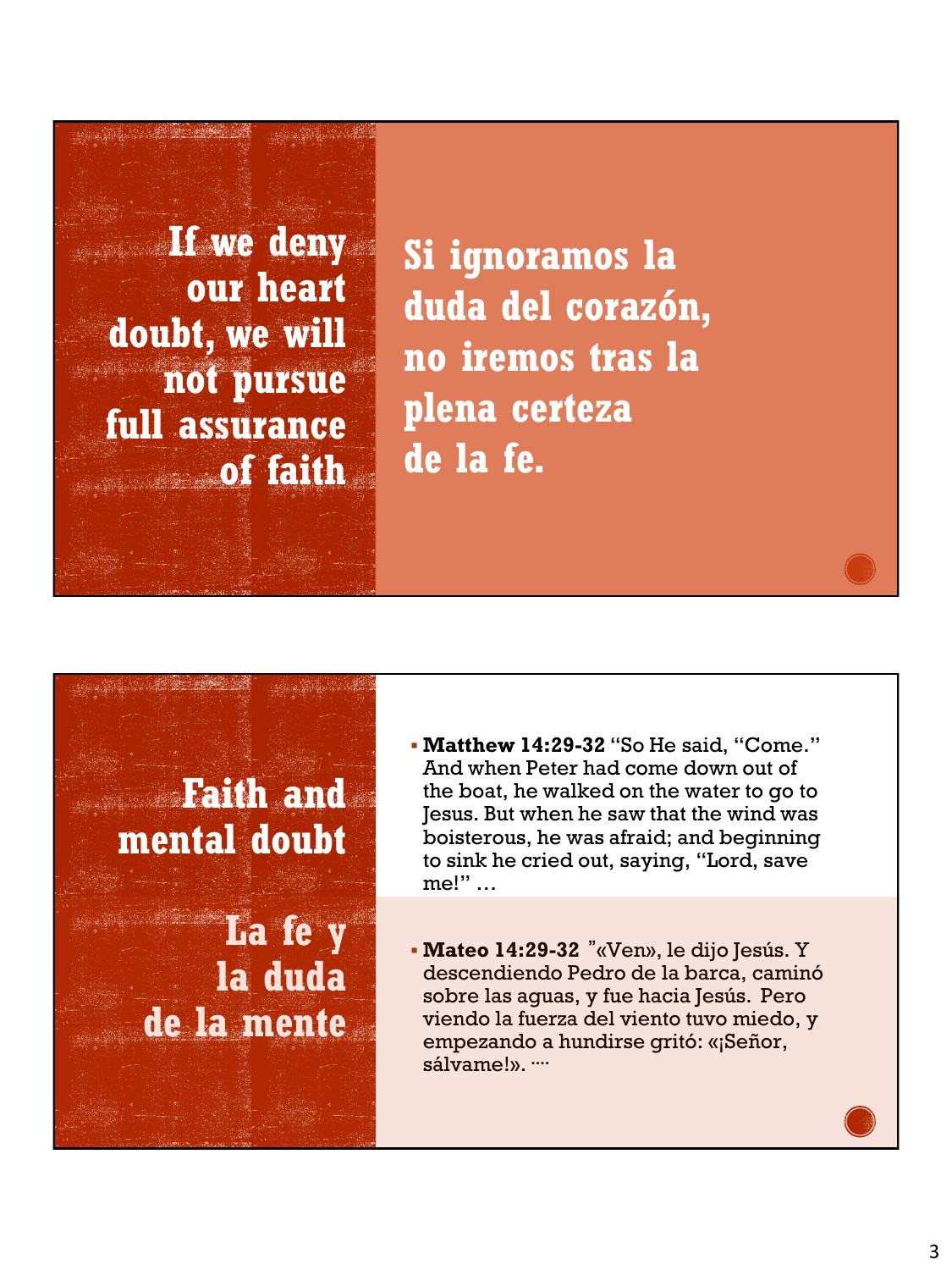# **Faith and mental doubt**

**La fe y la duda de la mente**

#### ▪ **Matthew 14:29-32**

……..And immediately Jesus stretched out His hand and caught him, and said to him, "O you of little faith, why did you *doubt*?" And when they got into the boat, the wind ceased."

### ▪ **Mateo 14:29-32**

**………**Al instante Jesús, extendiendo la mano, lo sostuvo y le dijo: «Hombre de poca fe, ¿por qué dudaste?». Cuando ellos subieron a la barca, el viento se calmó."

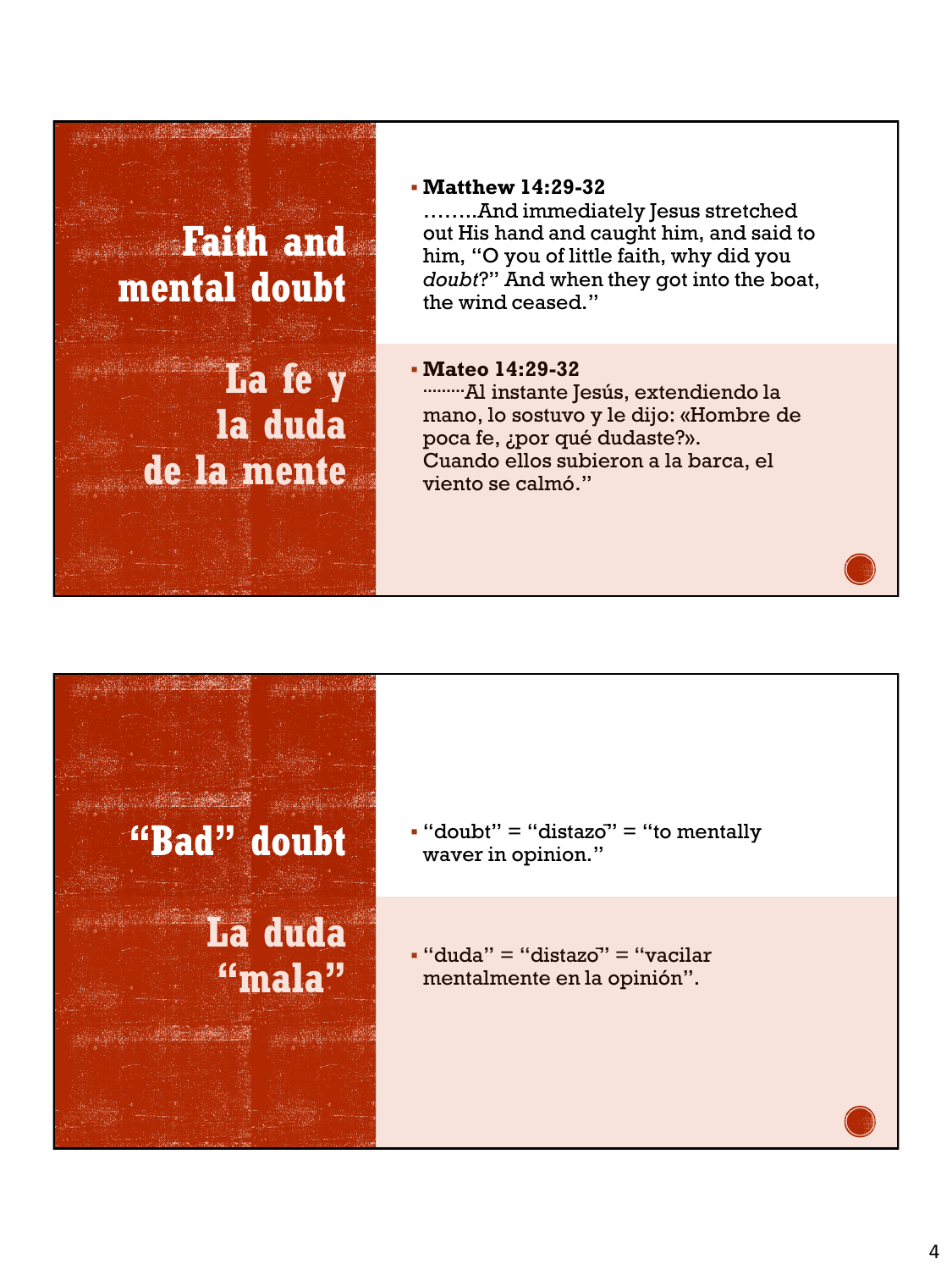

**Doubt in our mind needs to be addressed differently to doubt in our heart**

**Debemos tratar de forma diferente la duda de nuestro mente que la de nuestro corazón.**

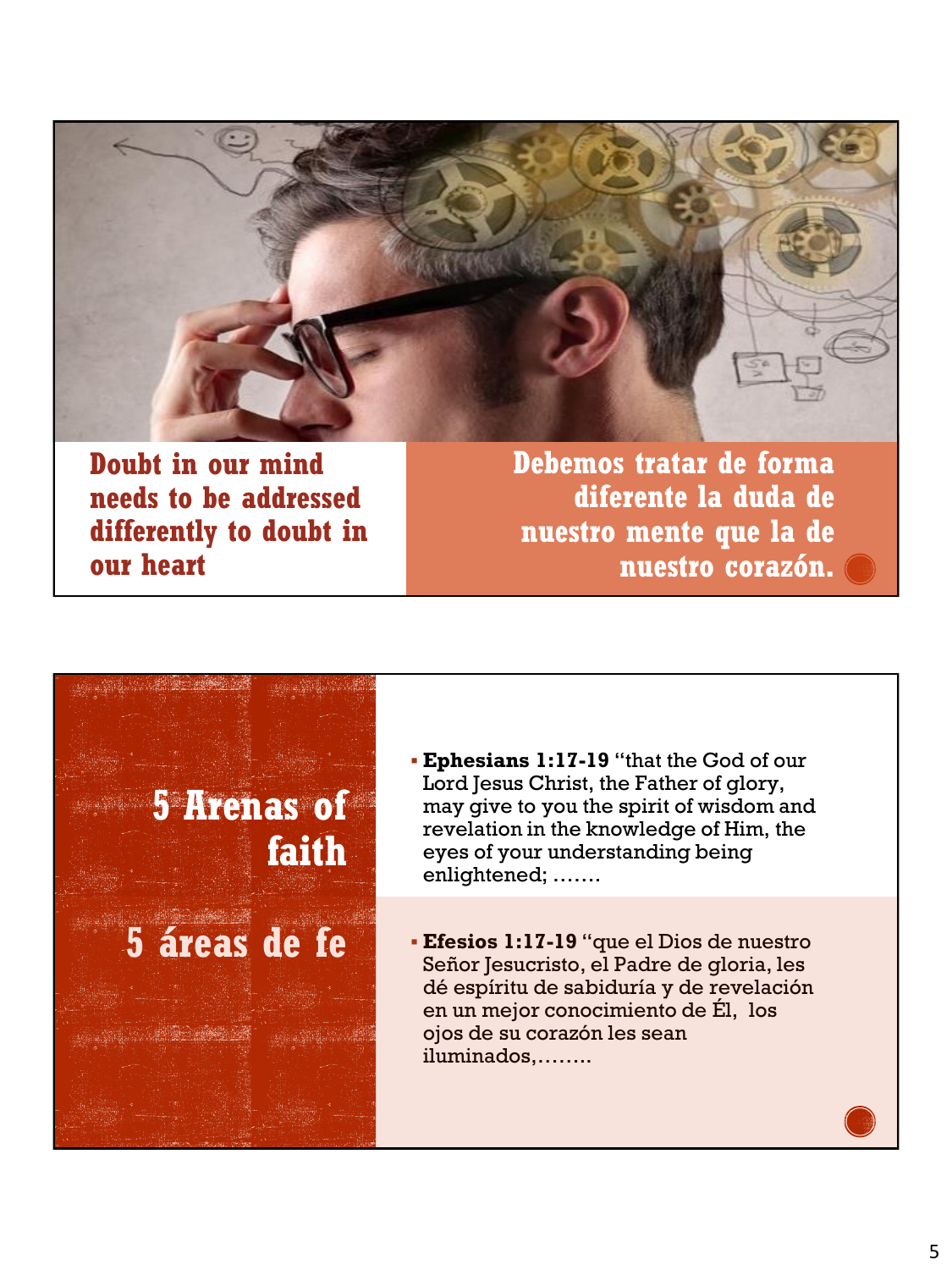

#### ▪ **Ephesians 1:17-19**

…………….that you may know what is the hope of His calling, what are the riches of the glory of His inheritance in the saints, and what *is* the exceeding greatness of His power toward us who believe"

#### ▪ **Efesios 1:17-19**

…………..para que sepan cuál es la esperanza de Su llamamiento, cuáles son las riquezas de la gloria de Su herencia en los santos, y cuál es la extraordinaria grandeza de Su poder para con nosotros los que creemos."

## **5 Arenas of faith**

- **1. The knowledge of Him**
- **2. The eyes of your understanding being enlightened**
- **3. The hope of His calling**
- **4. The riches of the glory of His inheritance in the saints**
- **5. The exceeding greatness of His power toward us who believe**

## **5 áreas de fe**

- **1. El conocimiento de Él**
- **2. Los ojos de nuestro entendimiento sean iluminados**
- **3. La esperanza de su llamamiento**
- **4. Las riquezas de la gloria de Su herencia en los santos**
- **5. La extraordinaria grandeza de su poder para los que creemos**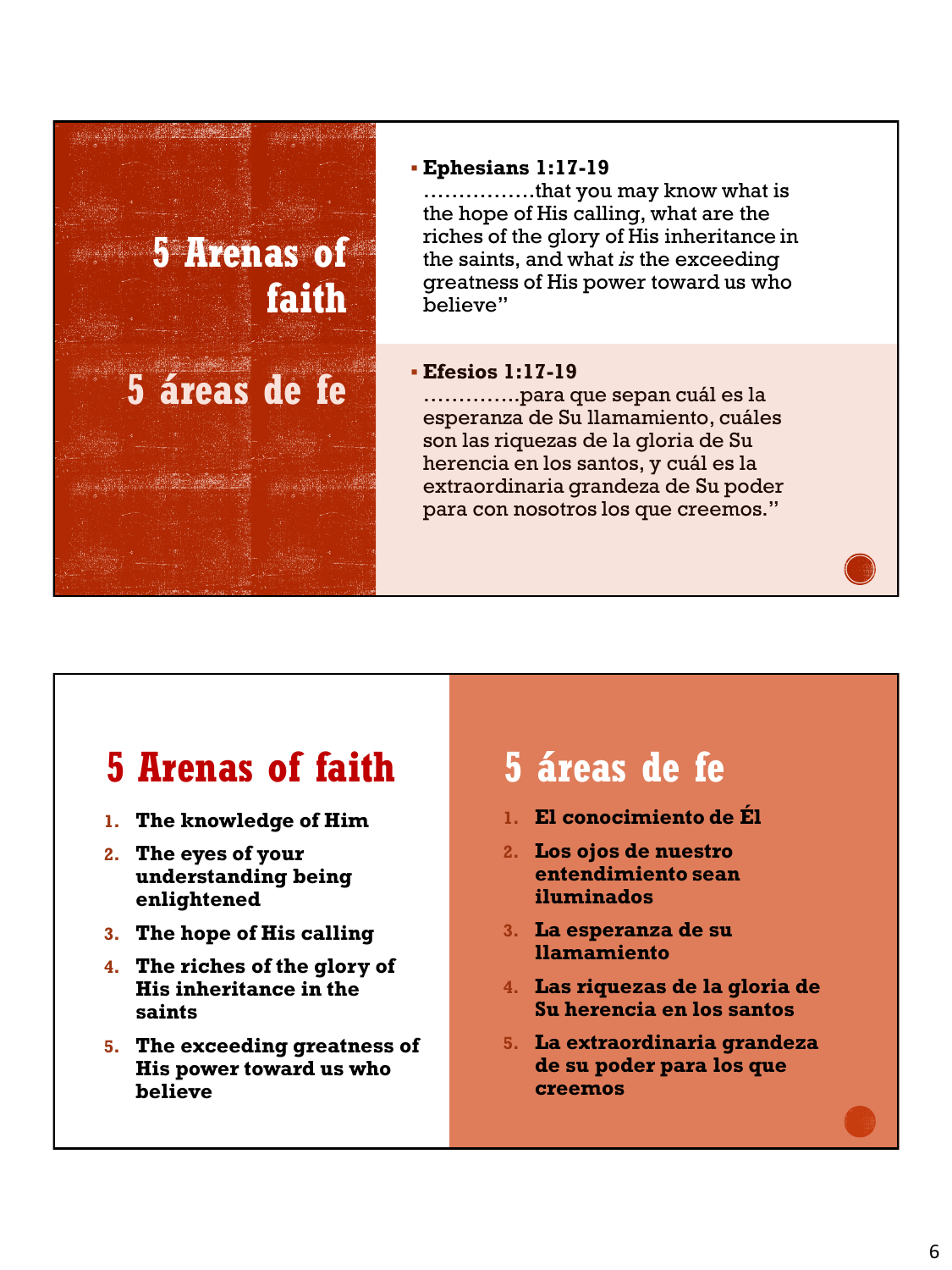| Entendimiento iluminado<br>Enlightened understanding               | There are 5<br>arenas of<br>revelation,        |
|--------------------------------------------------------------------|------------------------------------------------|
| <b>Conocimiento</b><br>Su poder<br>Su llama-                       | faith and                                      |
| de El<br><b>His</b><br>miento<br>His calling Knowledge of<br>power | prophecy                                       |
| Him<br>Su herencia<br><b>His inheritance</b>                       | Hay 5 áreas de<br>revelación, fe y<br>profecía |
|                                                                    |                                                |